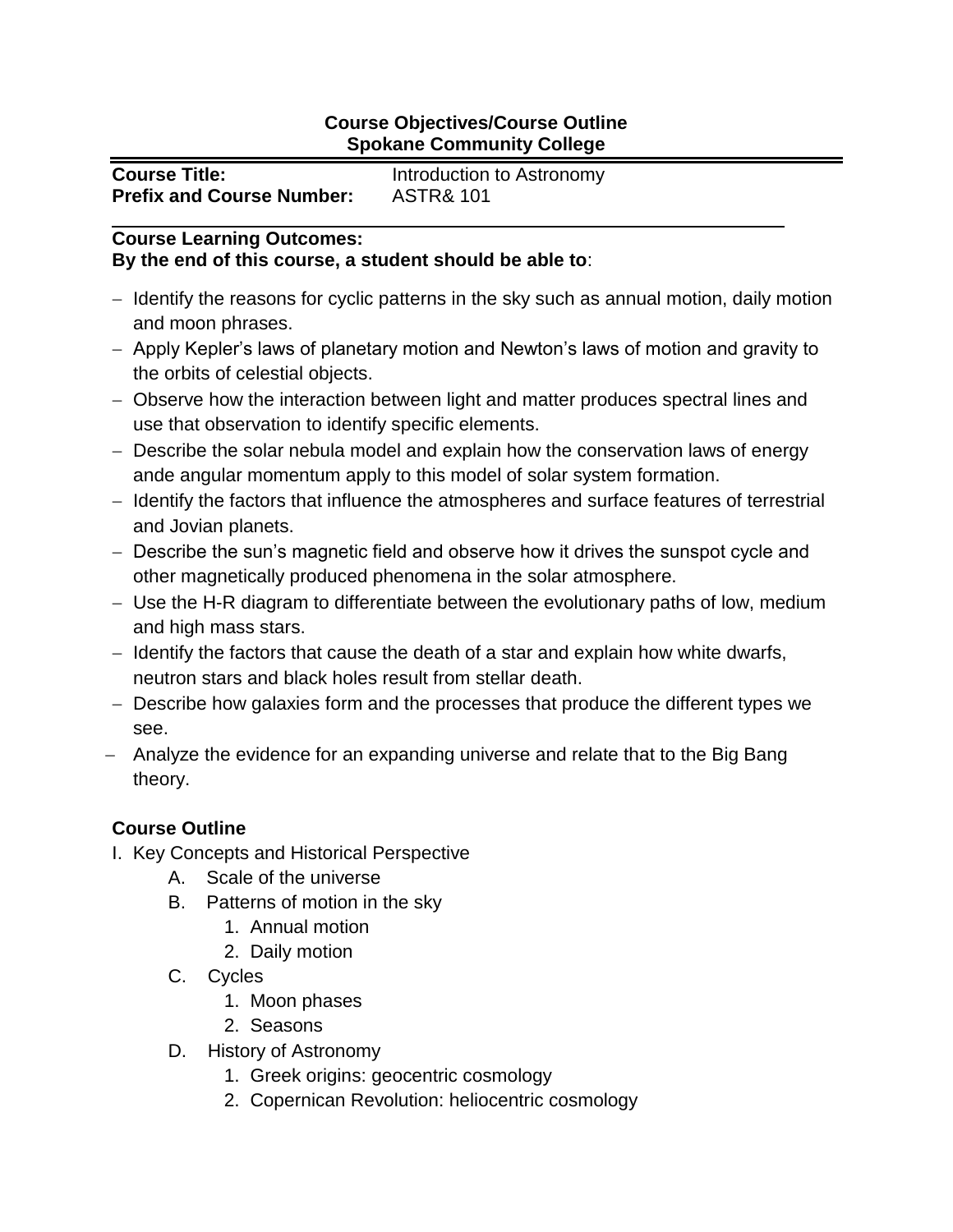- 3. Kepler's laws of planetary motion
- 4. Newton's laws of motion and gravity
- E. Properties of light and matter
	- 1. Thermal radiation laws
	- 2. Spectroscopy
	- 3. Atomic structure
	- 4. Doppler Effect
	- 5. Telescopes
- II. Solar System
	- A. Solar nebula model
		- 1. Conservation laws
		- 2. Condensation sequence
		- 3. Extra-solar planets
	- B. Terrestrial and Jovian planets
		- 1. Interior structure
		- 2. Magnetic fields
		- 3. Surface features
		- 4. Atmospheres
	- C. Asteroids and comets
- III. Stars
	- A. The Sun
		- 1. Atmosphere layers
		- 2. Magnetic activity cycle
		- 3. Energy source
	- B. Stellar properties
		- 1. Magnitude scale
		- 2. Measuring distance
		- 3. Luminosity, Temperature, Radius, Mass
		- 4. Spectral classification
		- 5. Binary stars
		- 6. H-R Diagram
	- C. Stellar evolution
		- 1. Star formation
		- 2. Star clusters: open and globular
		- 3. Age related stellar changes
	- D. Stellar death
		- 1. Fates of low, medium and high mass stars
		- 2. Novae, Supernovae
		- 3. White dwarfs, Neutron stars, Black holes